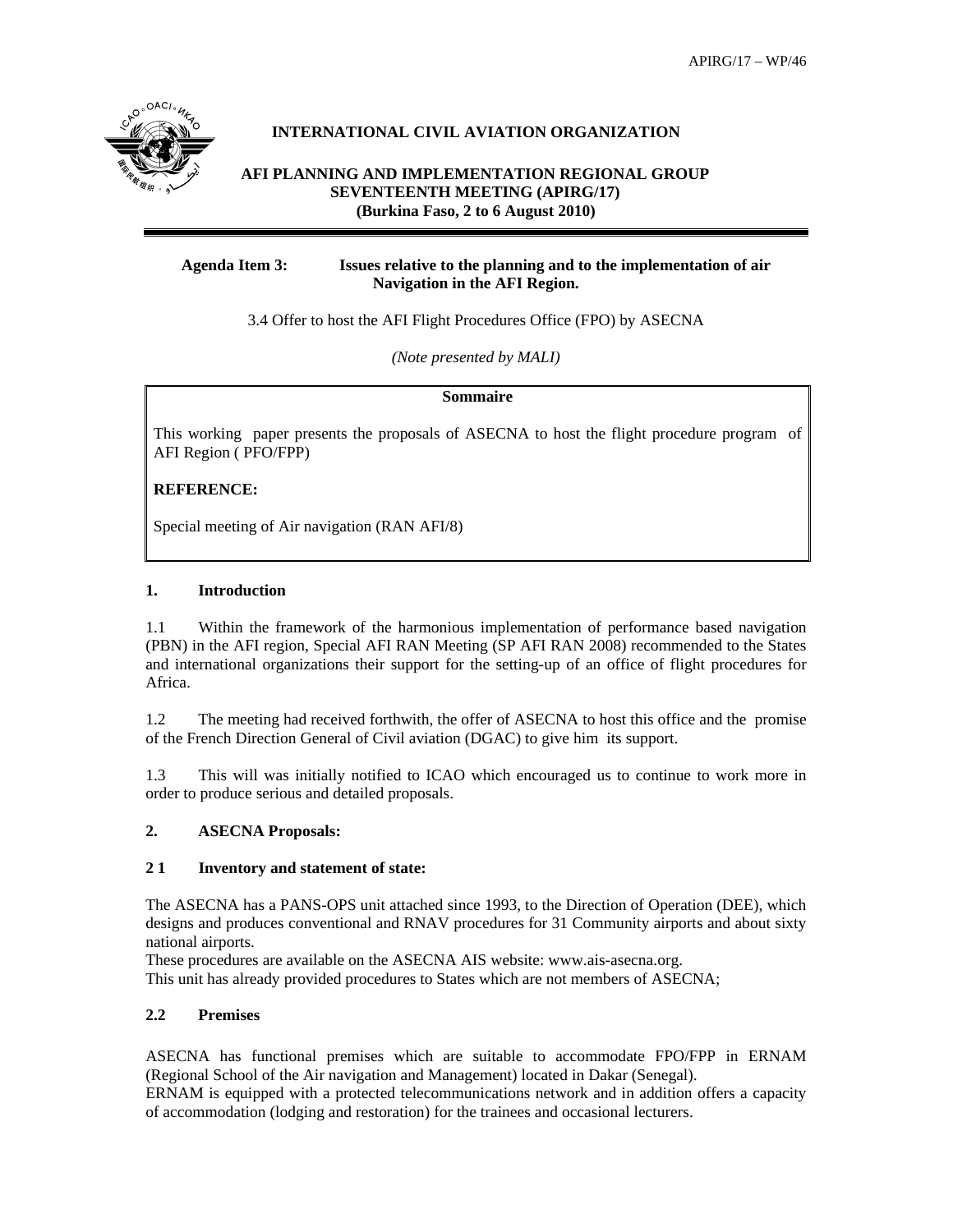# **2.3 Technical Equipment**

The initial dimensioning of this office can be as follows:

 04 posts for procedures designers equipped with GéoTITAN licences \* 04 posts for training equipped licences; 02 laptop computers with GéoTITAN for missions; 02 tables of drawing (necessary for studies concerning the aerodromes for which the required MNT are not available); 01 A0 tracer; 01 A3 scanner

The FPO could count on other tools specific to ASECNA for some services, in particular:

- In flight check of GNSS procedures with its plane of calibration:
- data base management and automated production of aeronautical charts, thanks to the new system being implemented.

### **2.4 Aspects of Human Resources**

ASECNA has six (6) qualified procedure designers, part of which could be at the disposal of he FPO. This manpower must be reinforced in the short run.

Organization proposed for the FPO:

The following initial organization could be implemented:

manager;

One (1) administrative assistant; one (1) qualified data processing specialist in aeronautical data bases management, who will be supported by the data processing department of ASECNA; Four (4) procedures designers.

The office will have a permanent accommodation capacity of four trainees (OJT training), and also the capacity of organizing trainings, courses, workshops, seminars on a regular basis at ERNAM or on external sites.

The Manager of this office will have an ICAO statute.

Non ASECNA member countries which already have a capacity in procedures design will be encouraged to place some procedure designers at the disposal of the FPO.

#### **2.5 Arrangement of management**

The office will have to be able to function in a perennial way after the launching period. The objective is not to depend on risks of financing from multilateral financial backers or contributions of the States taking part in the program.

Some data relating to the financing

The ASECNA will offer the premises, part of the personnel (including one or two procedures designers) and equipment (computers, tracer, printers, scanner, etc).

The French National School of Civil aviation (ENAC) will place at the disposal of the office free GéoTITAN licences. ASECNA, in co-operation with the DGAC, for the launching period (3 years), will seek a financing for:

*\*:This software developed by ENAC is validated by the French DGAC;it offers a high degree of automation, guaranteeing the integrity of the data during the process of design of the procedures.*